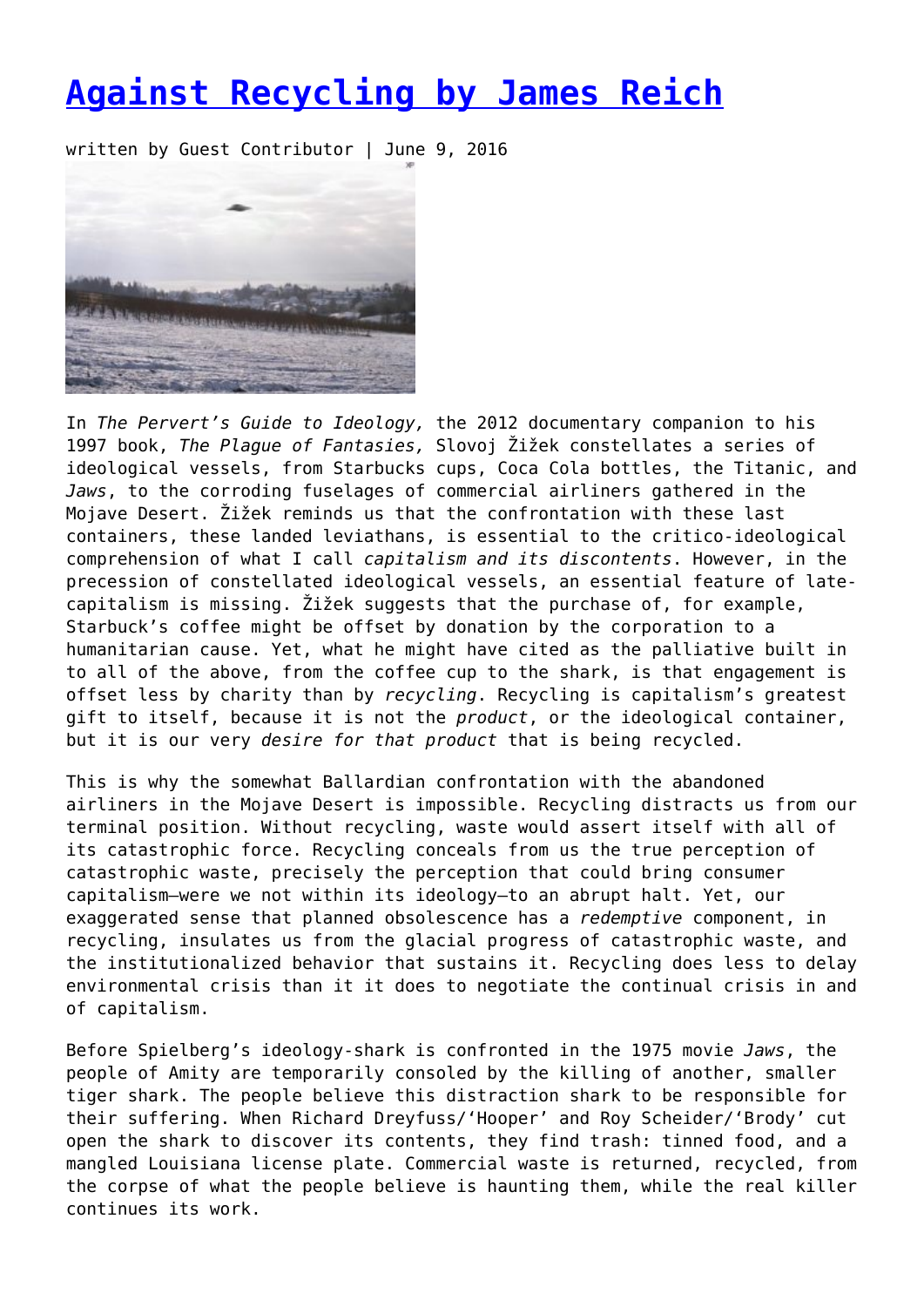"To say 'I accept' in an age like our own is to say that you accept concentration camps, rubber truncheons. Hitler, Stalin, bombs, aeroplanes, tinned food, machine guns, putsches, purges, slogans, Bedaux belts, gas masks, submarines, spies, provocateurs, press censorship, secret prisons, aspirins, Hollywood films, and political murders. Not *only* those things, of course, but, those things among others." – George Orwell

In George Orwell's essential essay of 1940, *Inside the Whale,* ambivalent acceptance of the ideology and products of modernity imprisons us within the leviathan, in Hobbesian and Biblical senses. The Bible embodies and elucidates a number of recyclings from its source texts to its mortal paradoxes in resurrection. And is not our recycling a secular miracle, the transubstantiation of trash in a pseudo-spiritual environmental ritual of distraction? Is it not—among other well-intentioned things—a perversely sacrificial means of concealing the nastiness of existence? Of course 'we' do not recycle. Predominantly, it is done *for* us, elsewhere, by others who possess the miraculous technology of resurrection, and who happen to be capitalists. Yet, we suspect that not all of the things we abject/offer to recycling are finally recycled. We suspect the narrative we reassure ourselves with is a false one. Evolution has its own component of recycling, also: only a small part of us is ever carried forward into the later, implicitly higher form. Our children carry very little of us, even as they seem to recycle our overdetermined sense of ourselves. Evolution comes at the expense of immeasurable canyons of organic waste. For better and worse, life inside the whale of pervasive ideology is relatively comfortable. There is a higher price to be paid for living to the contrary, anywhere.

But back to Spielberg's and Žižek's shark: The license plate retrieved from the shark's stomach is the uncanny return of Americana. This is just as Spielberg's *Close Encounters of the Third Kind* (1977) is a narrative of uncanny recycling, in sublimated and unconsciously distorted forms that project into its own future. The UFO abductees, returned at the end of the film, particularly the American WWII pilots, are recycled as kitsch Americana because they have been abducted/saved from the original Pacific theatre of war by a kind of extraterrestrial pacifism. Note that in *Jaws*, Robert Shaw/'Quint' is a survivor of the USS *Indianapolis.* Always, Spielberg returns, consciously and unconsciously, to redemptive resets of World War II, replaying its ideologies and attendant horrors: Quint's confession of his fatal history with the *Indianapolis* demands his long-delayed punishment, in the return of the real ideology-shark to avenge Hiroshima. In *Close Encounters,* when, again, Richard Dreyfuss/'Neary' (punning 'nearness'/closeness) finally encounters the UFO mothership, he steps into the sentimental machinery of recycling. *Jaws* is recycled in its sequels, and inside its genre.

The close encounter, the American(a) UFO phenomenon truly takes off after WWII, in pop culture and in psychoanalysis, in Reich and Jung. The production of their pilots—an ambivalent form, both abject and angelic, that presents us with abduction and disappearance, horrific experimentation and Kabbalistic enlightenment—depends on the modernist ambivalence to anti-Semitism. The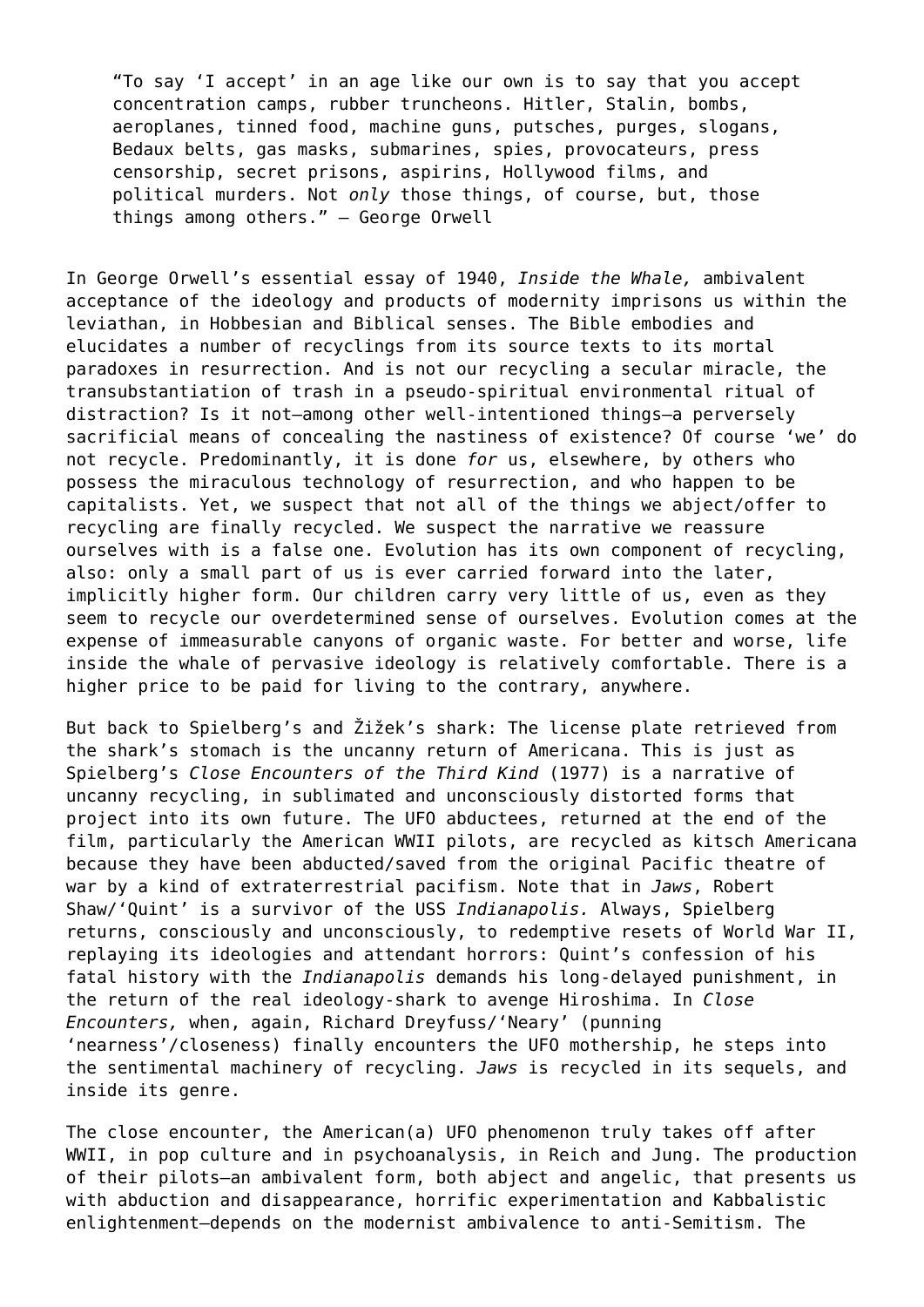visitors/abductors, frequently referred to as The Grays, are produced through the trauma of the concentration camps, and horrors sublimated by their survivors and their American liberators. The UFO phenomenon recycles the Holocaust, individualizes it, and places its components within the American suburban experience, inserting it with ambivalence. We witness the projection of the new (Richard) Dreyfuss Affair, the close encounter with Nazism, fascism, and anti-Semitism. The flying saucer is an ideological, psychoanalytic vessel. It is perhaps inevitable that Spielberg would address Nazism in less sublimated or displaced forms in his later work, or that he would make the visual transfer from Nazis to flying saucers in his pulpy *Raiders* series.

Culture has always depended upon recycling, and is a medium for recycling and suspending the youth of its audience, even as it is frequently ruthless with its protagonists when youth finds its limits. The recycled elements in culture create a continuity, the return of uncanny—and thus, frequently contested—ephemeral elements of the past moving into the future *bricolages*. This process is reassuring. It is a minor distraction from the attritional aspects of culture: waste and failure. Today, the recycling of a relatively small amount of the flotsam and jetsam of capitalism, from Starbucks cups to Nirvana albums and superhero franchises, encourages us to reinvest our desire in the forms of catastrophe and to derive pleasure from them, even when we perceive the discomfort of the uncanny in recycled ephemera. Recycling/aggregation is the *modus operandi* of the Internet, of cheap viral marketing.

Historically, ivory figurines and ivory piano keys failed to signify extinction because death was recycled into art of relative permanence. Here, I must confront the question of why my most recent novel *Mistah Kurtz!* in its own manner, might be said to recycle Joseph Conrad's *Heart of Darkness*. Can one recycle absences, that which was never present? The reading that comes closest to my intentions with the novel is that of a "critical intervention" within the calcified structure of the canon, that landfill of imagination, now increasing part of 'the public domain'. Conrad's novella (re)presents *the horror* of the Belgian Congo, of Conrad's experience there, through abstract distraction. *The horror* in Conrad's account is homeopathic, immeasurable, and in the same instant, canonical and safer for that. There are no elephants in *Heart of Darkness.* Their absence is either an indictment of Belgian savagery, or it is the case that whatever Conrad consciously retained when he wrote the book—a decade after experiencing the Congo so feverishly—*was* relatively ephemeral, an impression that does not sufficiently indict, but suggests, perhaps, just enough, the waste in the colonial-capitalist project. The reader catches remote glimpses of it, enough to reassure that we know what happened, and in reading this dreamlike text, we are less complicit as we become critics of the destruction. The Congo has already been recycled for us in Conrad, and it is recycled in the militarized policing of our perversely dubbed minority-majority districts in America. In *Heart of Darkness,* only Kurtz is permitted to see it it; only Kurtz is—in Orwell's sense—outside the leviathan. This is how Ahab dies, *outside* the whale, yet crucified upon it. His death gesture, beckoning, is endlessly looped. Kurtz himself is delayed and ephemeral, despite the suggestion of immense substance. Absence cannot be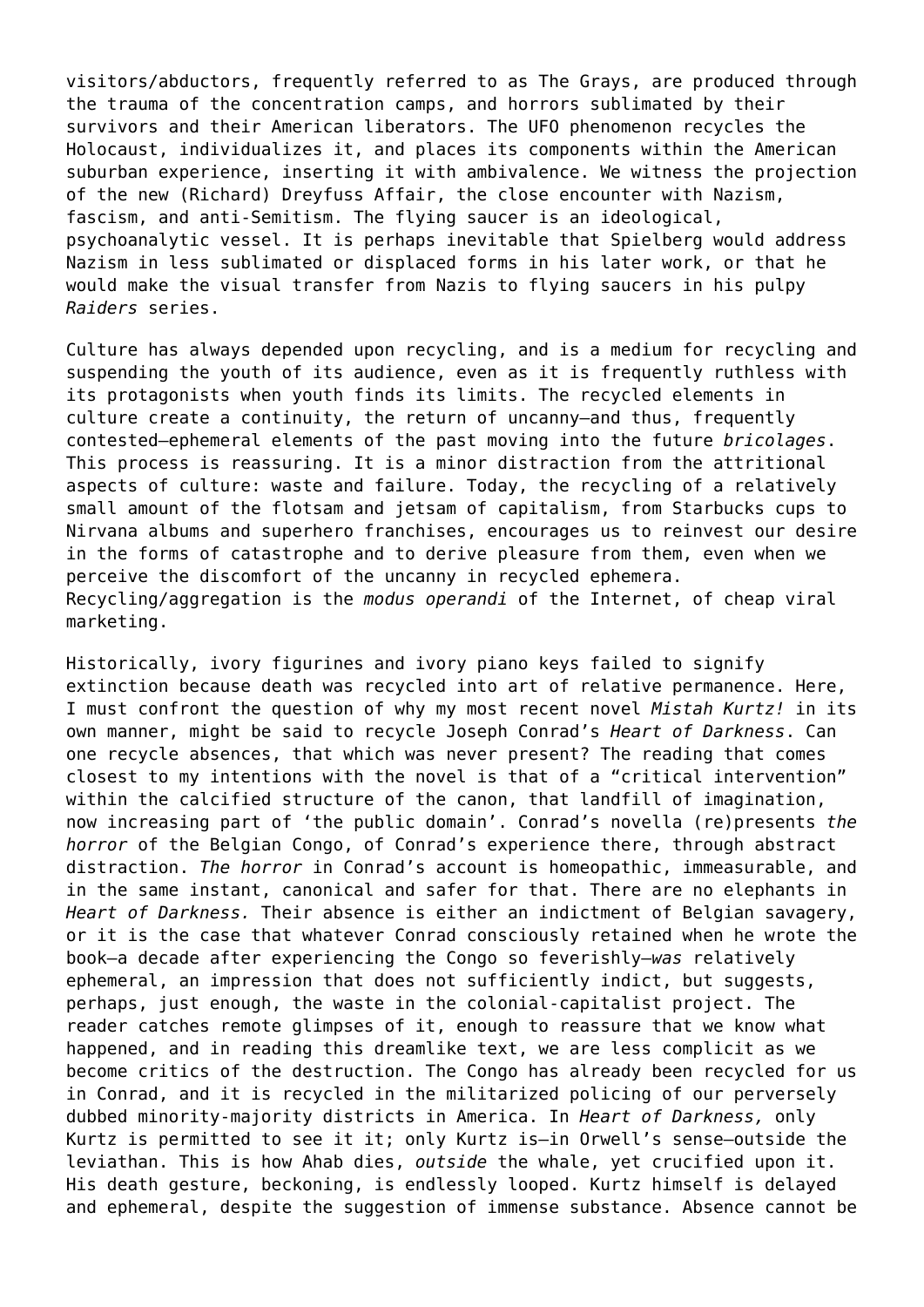recycled except in an uncanny sense. Absence, or the inability to perceive surplus, permits us to exist in relatively good conscience, even to permit ourselves spiritual feelings about the ghosts of surplus.

In the outsourcing of production, the present colonial capitalist position is concealed. We but glimpse it, blame the profligacy of foreign leaders and the ignorance of their citizens, and enjoy the products we seemingly demand from them. At home, we might complain about our lack of productivity, the absence of mass production. The work has 'gone abroad.' What we have today, in America, and Europe, is a system of consumption that is sustained by a vast—and yet unseen because offshore, or outsourced—caste of non-white women, men, and children toiling to sustain the relative leisure—the so-called lifestyle—of Americans and Europeans. The American import of cheap, toxic goods made under grotesque conditions in China is the uncanny return of capitalism that we guiltily conceal in our recycling bins, allowing conscious recycling of our desire for cheap, toxic goods. Slavery is recycled euphemistically through trade agreements. The vestiges are carried forward in other countries, suffering our environmental consequences abroad. Domestically, it exists in the paradoxical position endured by millions of undocumented immigrants who do the hard labor, the menial, and unsanitary work. The problem for many Americans is not the fact of illegal immigration, but it is the increased *visibility* of illegal immigration. This is true everywhere. We do not care about the fact of crime, only the *visibility* of crime, not the fact of waste but the *visibility* of waste. When the system works, the criminal disappears into the prison mothership, where we delude ourselves that he is recycled into a higher form, despite evidence of recidivism. We do not like to see crime or poverty for both selfish and compassionate reasons; we are haunted by them, even if we have discovered ways to negotiate with them. Distraction in fantasy is—at least for the sustaining of the larger myth-ideology—vital. My father-in-law recently evoked the metaphor of depression as existing within a fog, of not being able to see, when depression is at least as much—if not to a greater extent—a symptom of *seeing too much*, of the removal of the fog of ideology. Pharmaceutical companies regularly employ this sense of fog, clouds, not seeing, in selling us drugs. We are to be convinced that we are not seeing, when we are seeing too clearly and suffering the existential consequences. In his description of the critico-ideological sunglasses in John Carpenter's film *They Live* (1988)*,* Žižek marks the headaches suffered by those who see too clearly the presence of the ideological frame. As Žižek points out, the giving of alms built in to the purchase of certain products, his Starbucks coffee, has a legitimate component; giving loose change to a homeless veteran outside Wal-Mart is a good deed, even if in shopping there first, even while noticing small conscientious gestures within the supermarket itself, recycles our more dangerous desires. As Edward Albee asked, *Who's Afraid of Virginia Woolf?* In translation: Who's afraid of living without illusions, the sustaining fantasies of bourgeois life? It is vital that we permit ourselves to see the junk piling up. Wake up and smell the shit. Our fear should be that the Mojave Desert remains both impossible, and therefore inevitable.